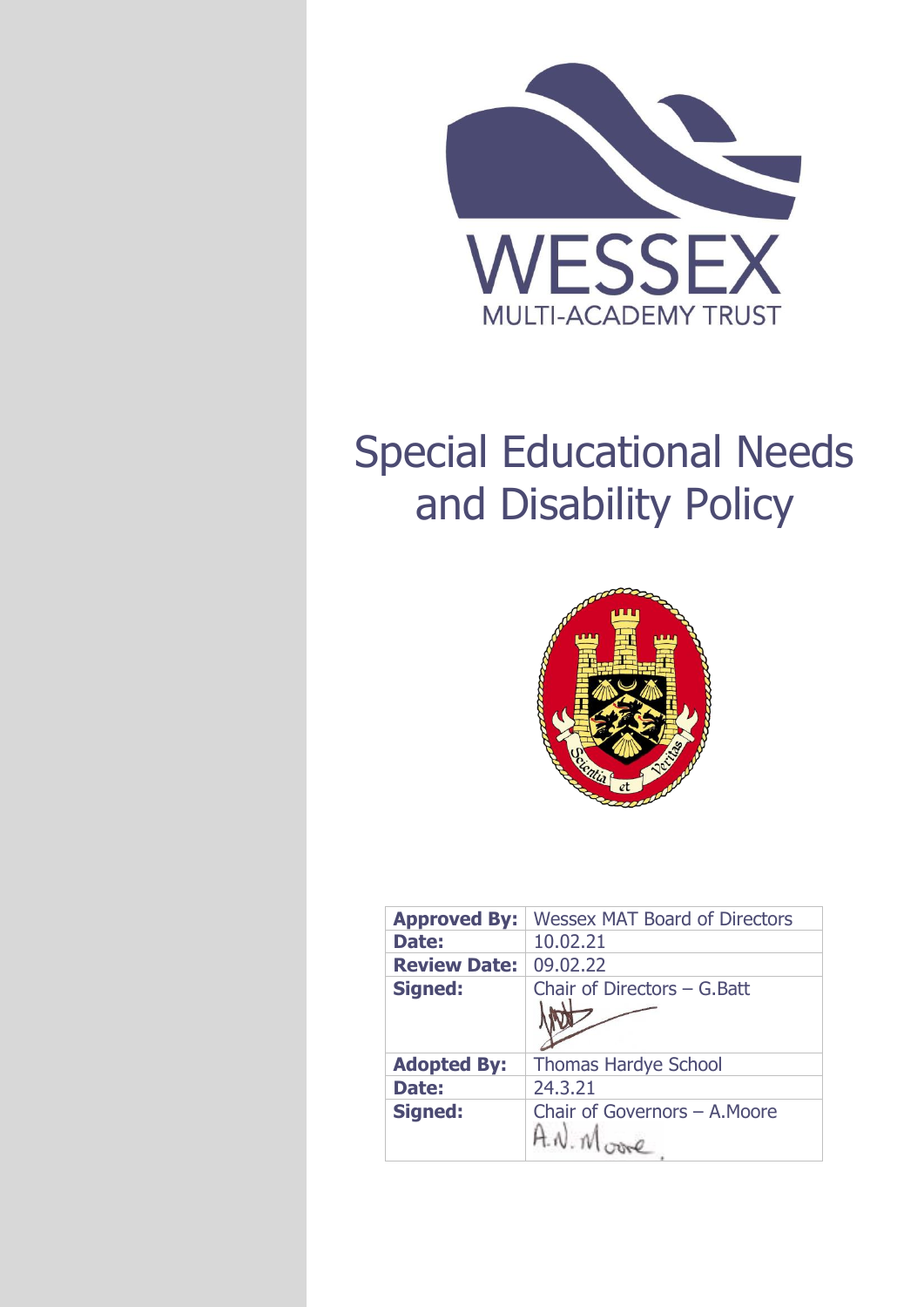## **1. COMPLIANCE**

1.1 This policy complies with the statutory requirement laid out in the SEND Code of Practice: 0 to 25(July 2014), and has been written with reference to the following guidance and documents:

- Equality Act 2010: Advice for schools (DfE May 2014)
- SEND Code of Practice 0 to 25 (July 2014)
- Schools SEN Information Report Regulations (2014)

#### **2. SPECIAL EDUCATIONAL NEEDS AND DISABILITY (SEND) – SCHOOL INFORMATION**

2.1 The Headteacher, Mr Nick Rutherford, has overall responsibility for SEND at Thomas Hardye.

2.2 The designated teacher responsible for coordinating SEND provision for children/young people is: Mrs Elaine Hurley [\(ehurley@thomas-hardye.net](mailto:ehurley@thomas-hardye.net) or 01305 266064). The Assistant Headteacher with responsibility for inclusion is Mrs Claire Noble.

2.3 The people co-ordinating the day to day SEND provision for children/young people at our school are:

- Mrs Claire Noble, Assistant Headteacher, Inclusion lead
- Mrs Elaine Hurley, SENCO
- Miss Rowden/Miss Miller, Deputy SENCO
- Mrs Sue Brazier, Communication and Interaction Co-ordinator
- Mrs Clare Newman, SEND Manager
- Mrs Rachel Munro, Complex Communication Needs Base leader
- Mrs Hayley Gale, Deputy Complex Communication Needs Base Leader (currently on Maternity leave).

2.4 All members of this team, are referred to as 'E for E, Education for Everyone' and can be contacted at [efore@thomas-hardye.net](mailto:efore@thomas-hardye.net) or 01305 266064.

2.5 The Governor with oversight of the arrangements for SEN and disability is: Jo Stoker She can be contacted via the school office on: [vsmyth@thomas-hardye.net](mailto:vsmyth@thomas-hardye.net)

2.6 This policy was developed in conjunction with parents and carers, students, governors, teachers, teaching assistants and the leadership team.

#### **3. AIMS AND OBJECTIVES**

3.1 SEND support is used to enable and empower our students so that they develop confidence and growing independence. We consider this culture of inclusion to be everyone's responsibility and it exists throughout the school. It is driven by the high aspiration we have for all young people in our school to make a successful transition into adulthood, whether into employment, further or higher education or training, leading to a happy, fulfilled and productive life.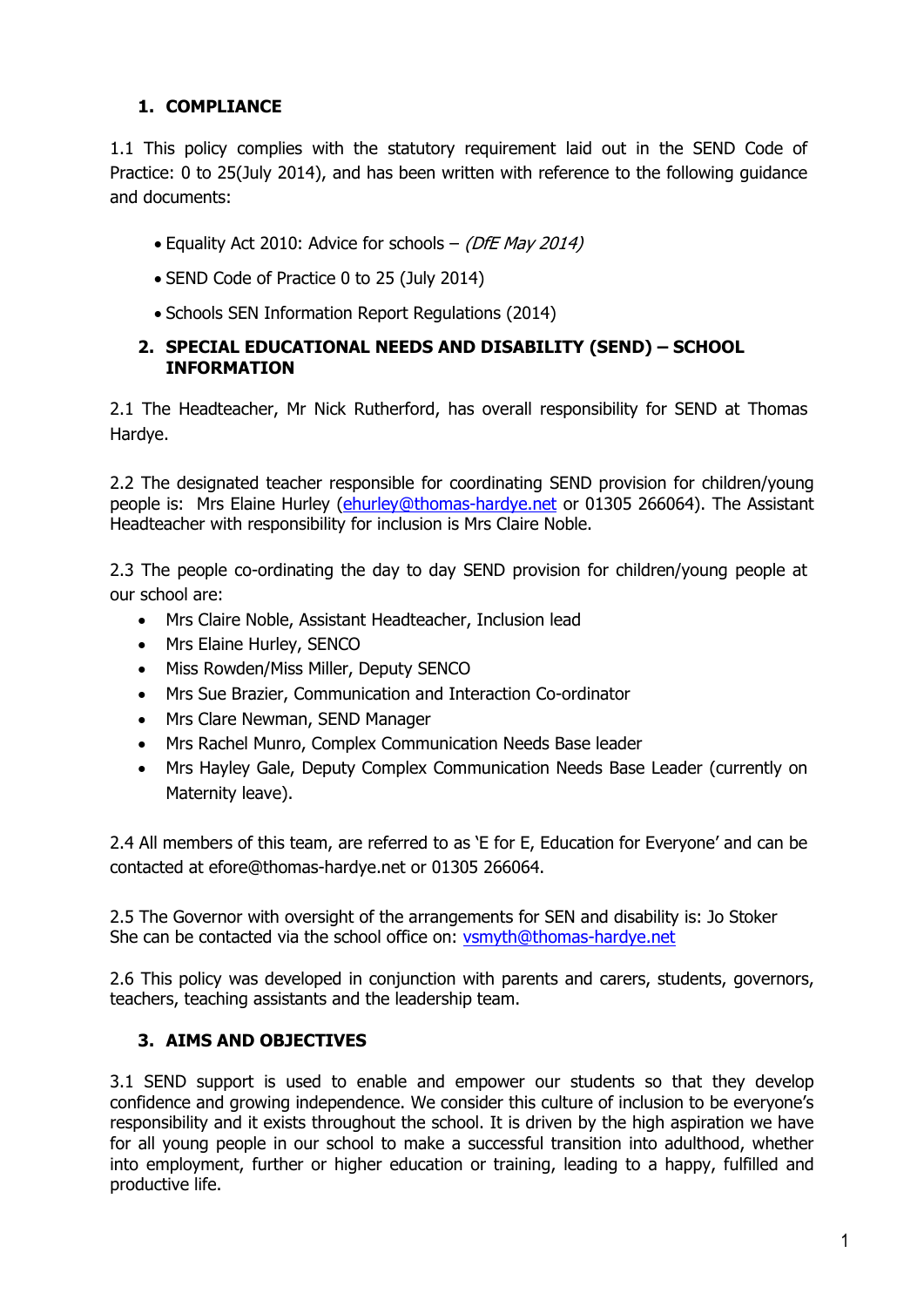3.2 AIMS:

- To create an atmosphere of encouragement, acceptance, respect of achievements and sensitivity to individual needs, in which all young people can thrive;
- To identify individuals who need extra help and support;
- To enable each young person to take part and contribute fully to school life;
- To develop each individual's self-esteem and positive view of him or herself as a learner;
- To provide access to and progression within the curriculum;
- To involve young people in planning to address and monitor their special educational needs and / or disability;
- To work in partnership with parents to support their children's learning and health needs;
- To provide quality training for staff in special educational needs and disability.

3.3 OBJECTIVES:

- To identify and provide for young people who have special educational needs and additional needs;
- To work within the guidance provided in the SEND Code of Practice, 2014;
- To operate a person-centred, whole school approach in the management and provision of support for young people with special educational needs or disability;
- To employ a Special Educational Needs Co-ordinator(SENCO) who will work within the bounds of the SEND Policy;
- To provide support and advice to all staff who work with young people with SEND.

## **4. ROLES AND RESPONSIBILITIES**

4.1 The Governing body will exercise their duty and have regard to the Children and Families Act 2014 and the Equality Act 2010. This will include ensuring that our school's arrangements supporting disability and medical conditions, equality, school and SEND information pertinent to the SEND Policy are published on the school website.

4.2 The SENCO and Deputy SENCOs are qualified and experienced teachers. The SENCO has completed the National Accredited SENCO Award and the Deputy SENCO's along with the Assistant Headteacher are currently completing the same course. Our Communication Coordinator is a highly qualified Speech and Language Therapist with a specialism in Autistic Spectrum Condition. The CCN base leader has completed a Level 7 diploma in teaching and assessing learners with dyslexia/specific learning difficulties. Mrs Munro and Mrs Gale also have a Post Graduate Certificate in Autism. There is regular liaison with external services including the County Psychology Service (Educational Psychologist), SEN Specialist Services, Hearing and Vision Support Service, the School Nurse and other colleagues from health, such as Speech and Language Therapy, Occupational Therapy and Physiotherapy and other services such as Social Care.

4.3 The SENCOs liaise closely with key staff including the Headteacher, Assistant Head with responsibility for Looked After Children and Safeguarding, Heads of College, Guidance Leaders, Form Tutors and subject teachers requiring advice on how to help students to reach their potential. The team has HLTAs with additional responsibilities and a large team of Teaching Assistants who also liaise with teachers, form tutors and the SENCOs.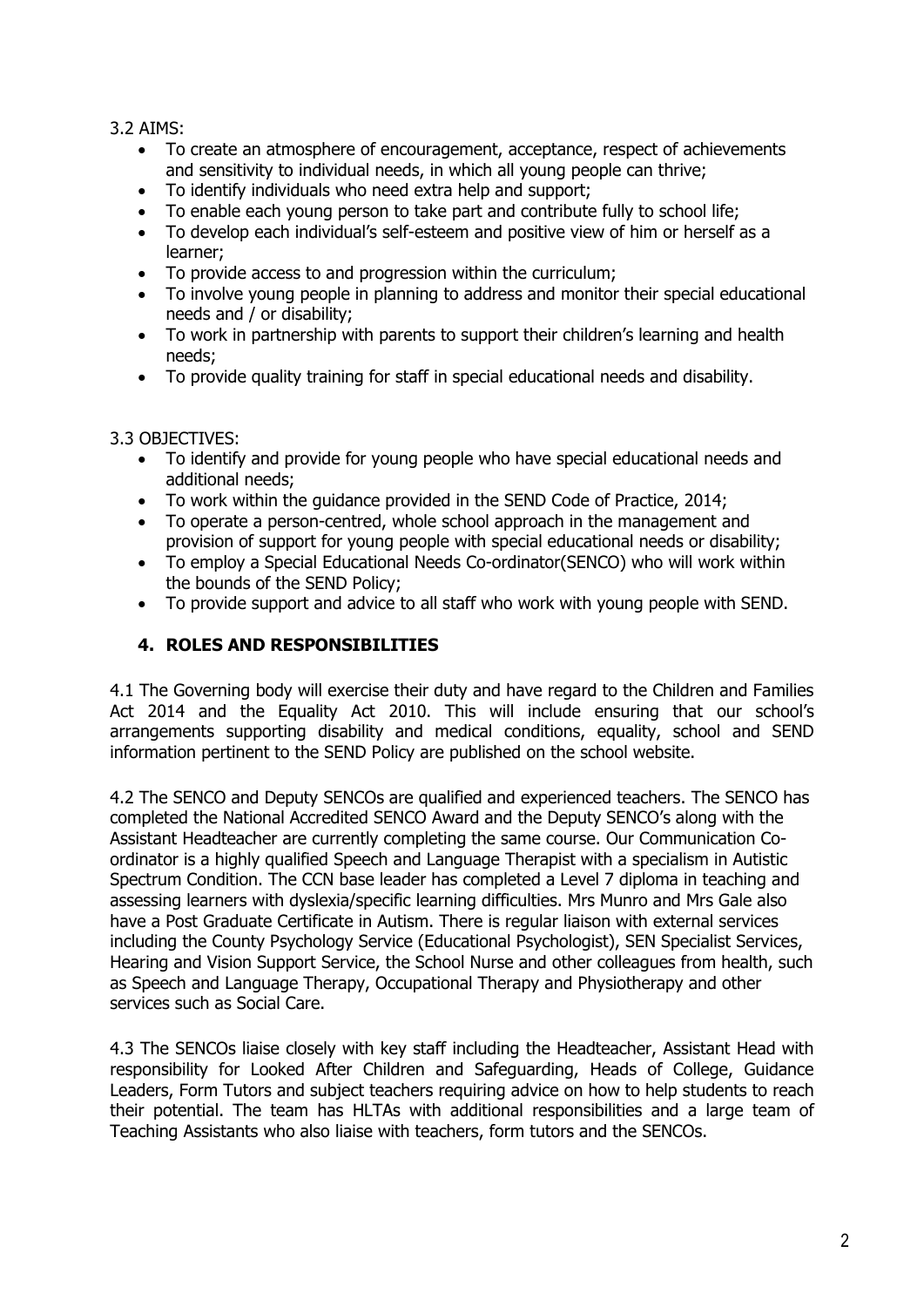## **5. ADMISSION ARRANGEMENTS**

5.1 Our school uses the local authority arrangement for School Admissions. The agreement is mindful of national requirements supporting all young people including those who are disabled, in a fair and non-discriminatory way, when securing admission to school.

5.2 In addition to this the school makes appropriate reasonable adjustments to accommodate those who are disabled. Where adaptations are required to support physical or medical needs, we liaise with the local authority education services, health services and parents / carers to ensure that appropriate arrangements are made to meet individual medical conditions. More information can be found in the Local Offer information held on the local authority's website at [www.dorsetforyou.com/local-offer.](http://www.dorsetforyou.com/local-offer)

#### **6. FACILITIES FOR THOSE WITH SPECIAL EDUCATIONAL NEEDS / DISABILITY**

6.1 The school has an Accessibility Plan that is monitored, reviewed and reported upon annually to the Governing Body in compliance with legal requirements. We are mindful of the duties under the Equality Act 2010 as amended in September 2012 to provide Auxiliary Aids and Services where appropriate as detailed in 'The Equality Act 2010 and schools – (May 2014)'. We comply with the requirement to support young people with disability as defined by the Act.

6.2 At this school we might use the following to support children with SEND:

- Physical Needs Base including physiotherapy facilities
- Complex Communication Needs Base
- Physical environment (lifts, lighting, wheelchair access, acoustic tiling in some areas)
- Assistive technology
- Differentiated access to the curriculum
- Examination Access Arrangements
- School Transport

## **7. SEN INFORMATION AND LOCAL OFFER**

7.1 The school website holds information about SEND and specific information about how young people with SEND are supported in the curriculum and around the school. Please have a look at our E for E page on the school website. We comply with the statutory requirement to publish SEND information as specified in paragraphs 6.79 to 6.83 of the SEND Code of Practice: 0 to 25. This information is kept under review and updated regularly in liaison with parents / carers, governors and staff.

7.2 We publish further information about our arrangements for identifying, assessing and making provision for young people with SEND on the local authority's website. This can be found at [www.dorsetforyou.com/local-offer](http://www.dorsetforyou.com/local-offer) using the search engine to find our school or other Dorset schools. The local offer website holds a directory of facilities and resources available from many services within Dorset.

## **8. IDENTIFYING SPECIAL EDUCATIONAL NEEDS**

8.1 The SEND Code of Practice: 0 to 25 (July 2014) identifies SEND under four broad areas of need (sections 6.28 to 6.35):

i. Communication and Interaction.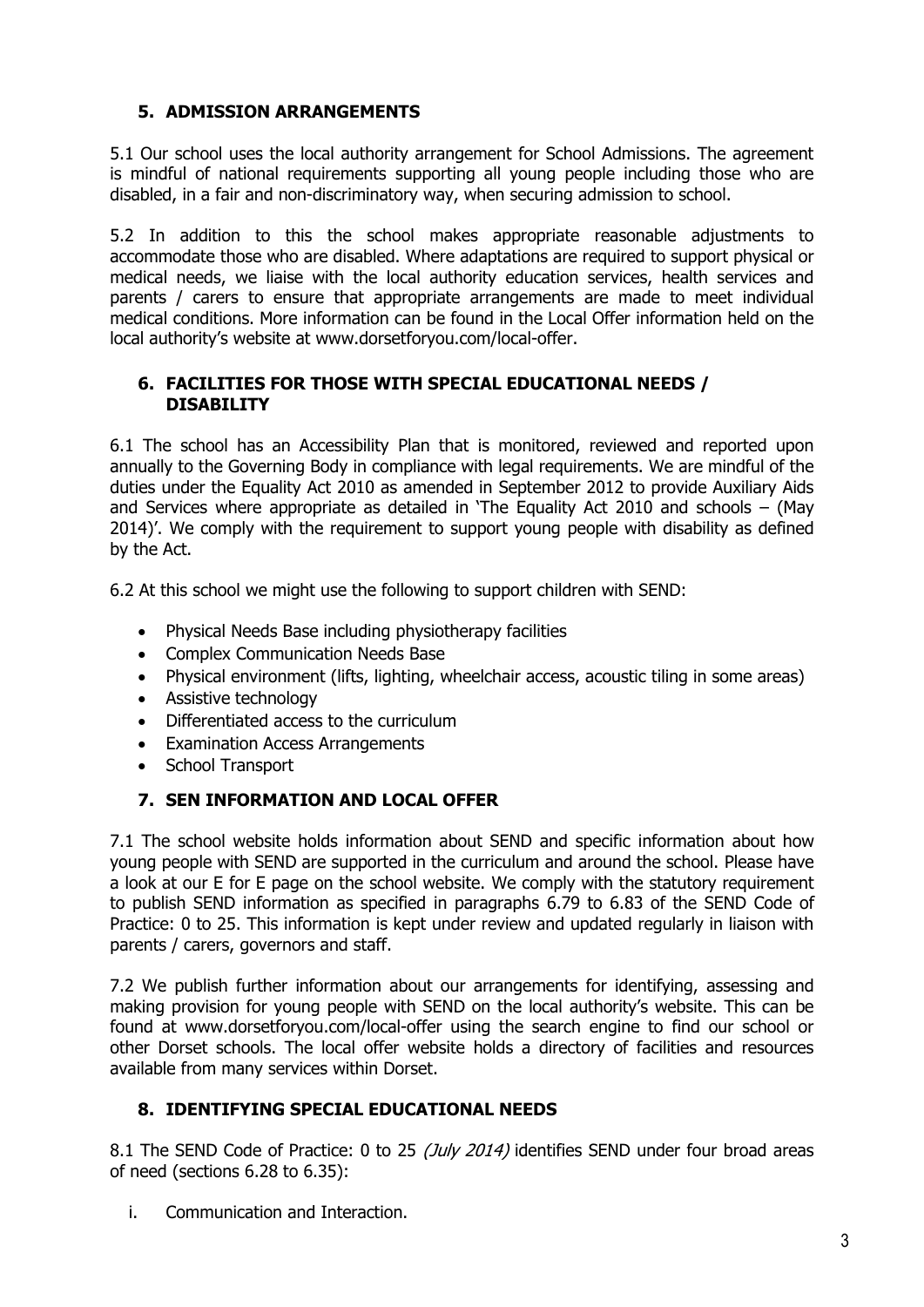- ii. Cognition and learning.
- iii. Social, emotional and mental health difficulties.
- iv. Sensory and/or physical needs.

8.2 Young people may have needs in more than one category and we aim to ensure that individual plans match personal learning requirements.

8.3 Teachers work closely with the SENCO to identify and assess need. External agencies are called upon where required to support identification.

8.4 Our school uses a wide range of tools to assess the amount and level of SEN support required. Many of our students with additional needs are identified by their middle school teachers or Special Educational Needs Co-ordinator (SENCO). There is close liaison between the middle schools and SEN team and Heads of the colleges at Thomas Hardye, followed by careful planning to ensure that learning differences are catered for. The Thomas Hardye SEN team at is very experienced and well-qualified and can advise on a range of learning needs including specific learning difficulties such as dyslexia, dyspraxia or dyscalculia, speech and language difficulties, autistic spectrum conditions and moderate learning difficulties. We have a team of 36 Teaching Assistants (TAs) including staff who are experienced in working with students with a visual impairment or physical disabilities. Two County specialist resourced bases are located at Thomas Hardye: a Physical Disability Base and a Complex Communication Needs Base. Thomas Hardye also has a team of four Guidance Leaders to help meet social, emotional or mental health needs.

8.5 The Complex Communication Needs Base is to support students with complex communication needs to access the curriculum. Many of these students have ASC, difficulties with social skills and high levels of anxiety. Some also have additional needs such as dyslexia and ADHD. Accessing a CCN base place enables us to support these complex needs alongside their learning with input from SALT and OT.

8.6 In addition, all staff strive to listen to concerns of parents and carers and appreciate that they have a unique insight into their children. The views of parents/carers will be taken into consideration for any decisions respecting their children.

8.7 Once at our school, there is a whole school approach to identifying needs. The testing of literacy attainment is carried out in the first half term with all students and this information is used to identify those needing support, to monitor progress and to build up evidence for exam boards in case the student needs support in external examinations later on. Subject teachers regularly monitor students to ensure they are making progress and to look for any unexpected difficulties or slow progress. They will refer to the SEN department if measures taken to overcome barriers to learning have little impact. Teaching Assistants also look out for any students with communication needs or those lacking in confidence.

If a member of the pastoral team (such as form tutors) identifies needs based on liaison with subject teachers, they may also refer the student to the SEN department. The SENCO, Deputy SENCOs or Communication Co-ordinator will then offer advice on strategies or suggest a specific intervention. Following consultation with families, external organisations may be brought in to carry out further assessment and to advise the teaching staff.

In addition, all staff at Thomas Hardye strive to listen to concerns of parents and carers and appreciate that they have a unique insight into their children.

8.8 Learning needs are managed either by using additional support or by having an Education, Health & Care Plan (EHCP). The majority of children with special education needs or disability will have their needs met through a whole school approach and be placed on the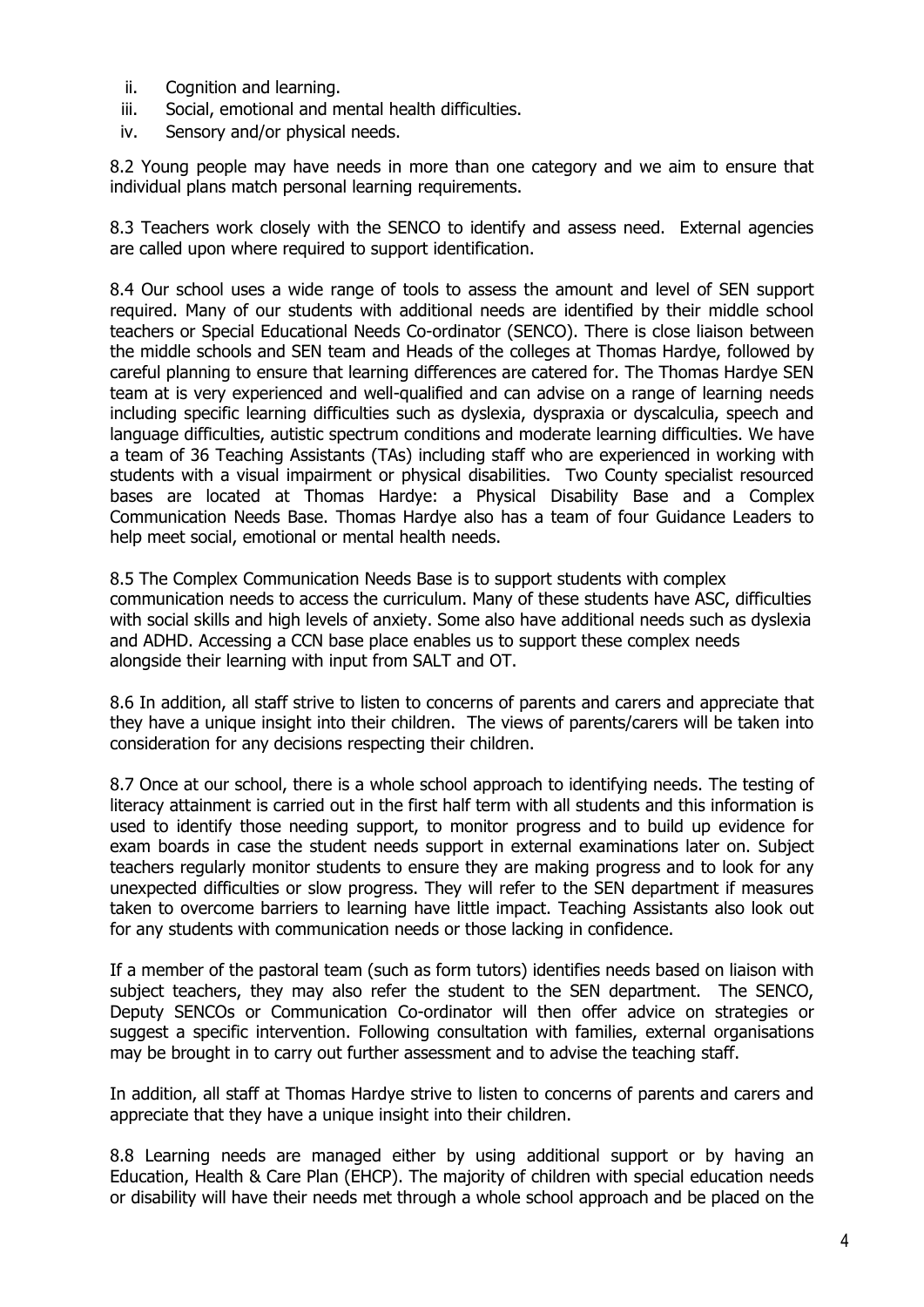SEN Register at the level 'SEN Support' in compliance with the SEND Code of Practice 0 to 25 (July 2014).

8.9 Our teachers are responsible and accountable for the development and progress of the students in their class, including where they access support from Teaching Assistants or specialist staff.

8.10 High quality teaching, differentiated for individual learners is the first step in responding to those who have or may have learning needs. This is known as a 'graduated response'. We regularly review the quality of teaching for all students including those at risk of underachievement. Where it is clear that additional intervention is not resulting in progress, it is possible that a young person may have special educational needs. If a young person has been identified as having special educational needs, personalised learning profiles will be created and the school will keep careful records in order to monitor progress.

8.11 Where it is decided that a young person does have SEND, the decision should be recorded in the school records and the parents / carers will be informed in writing that special educational provision is being made.

8.12 The SENCO will use in-school tracking and comparative national data and expectations to monitor the level and rate of progress for young people identified with SEND.

8.13 Staff monitor the progress of all students to identify those at risk of underachievement. We recognise that needs are sometimes affected by other factors which are not educational but nevertheless impact on learning. These are identified as far as possible and addressed appropriately using additional processes and other strategies.

8.14 Examples of other influences upon progress may include:

- Attendance and punctuality
- Health and welfare
- English as an Additional Language
- Families on a low income
- Looked After Children
- Service children
- Disability where there is no impact on progress and attainment.
- Behaviour where there is no underlying SEND
- Bereavement and family issues.

#### **9. MANAGING SEND CHILDREN IN OUR SCHOOL**

9.1 Where a young person is identified as having SEND and or a disability, our school adopts a process of "Assess, Plan, Do, Review". This method is detailed in the SEND Code of Practice: 0 to 25 (July 2014) sections 6.45 to 6.56. The principle is firmly embedded in working closely with parents / carers and children to agree, action and monitor individual progress over time so that special educational needs for all children are addressed appropriately, effectively and with good outcomes.

9.2 In addition to the normal reporting arrangements, parents are informed about the progress if they are following additional programmes or interventions. For students with Statements or EHC Plans, Person Centred Planning and Review meetings take place so that families and young people are involved in deciding next steps and parents / carers are advised on how to help support learning outside of the school.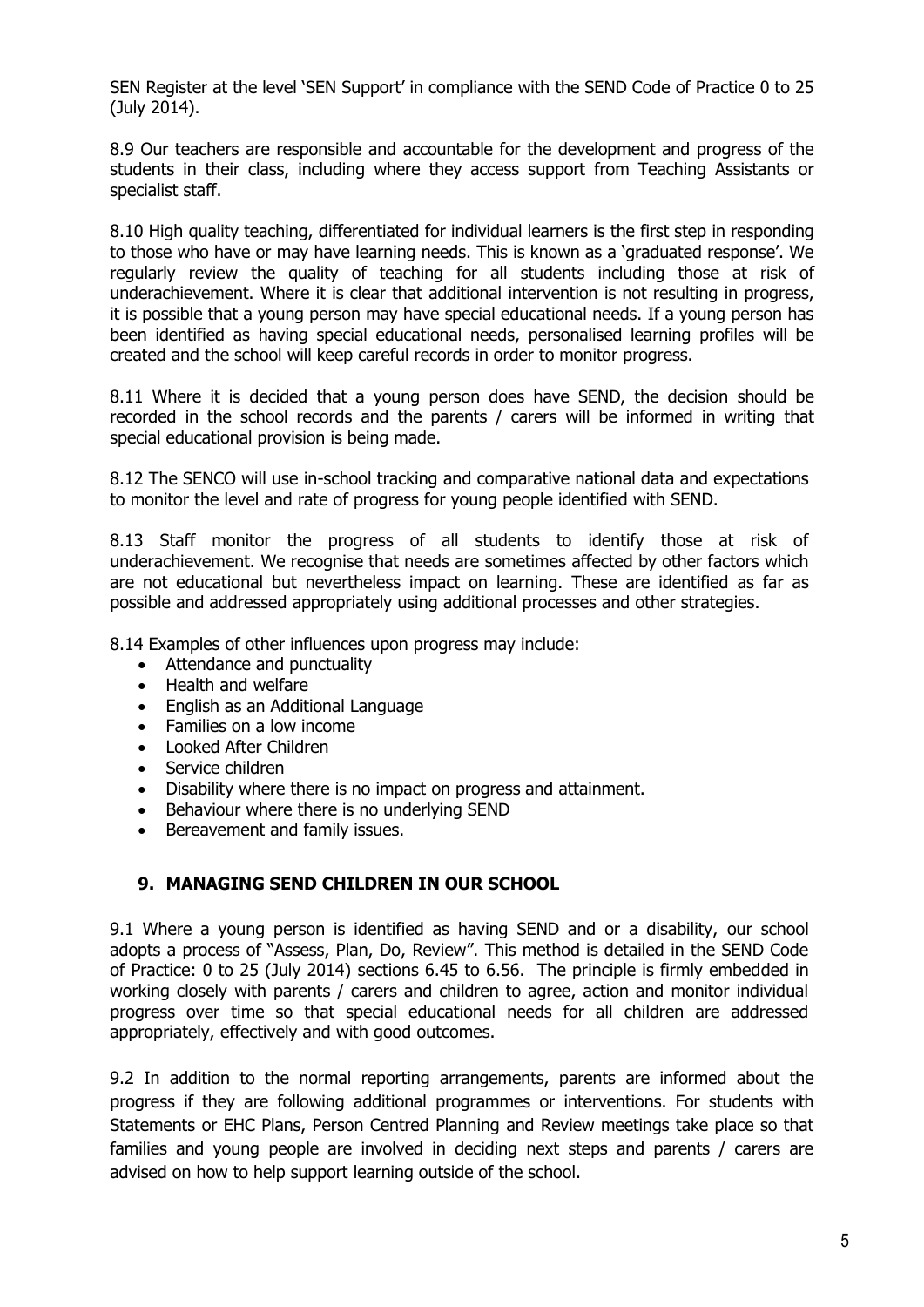9.3 Contact is achieved through the Student Diary, email or telephone and regular parents' evenings. Students are actively encouraged to take ownership of their own learning and target-setting

9.4 In addition, parents' training and/or learning events or support groups take place periodically and are well advertised on the school website or by personal invitation, for example Cygnets (a support and parenting group for families of young people on the Autism Spectrum).

9.5 Students are allocated a key-worker (Teaching Assistant) and a named SENCO for maintaining and updating records and plans with an expectation that subject teachers hold the responsibility for evidencing progress. If a student fails to make progress the SEN team are asked to identify further strategies or interventions. Information will be captured using person-centred approaches including creating a personalised Learning Profile to share the young person's views in what help they prefer. A provision map is also used as a snapshot of what a young person is receiving that is 'additional to' or 'different from' what is widely available.

9.6 If the SENCO identifies that the school is unable to fully meet the needs of a student through our own provision arrangements, external advice is gained through our colleagues in education, health or social care. A joint framework for working or Common Assessment Framework process will be used and this will always be in collaboration with parents and carers and the young person's wishes and views will be actively sought.

### **[SEE sections 6.36 to 6.56 and 6.58 to 6.78 of SEND CoP]**

## **10.MONITORING AND EVALUATION OF SPECIAL EDUCATIONAL NEEDS & DISABILITY**

10.1 Provision for young people is monitored and evaluated through gathering views of individual young people, parent / carer's feedback, views of staff and by using school data to ascertain effectiveness and value for money. An effort is made to measure qualitative outcomes as well as academic progress (such as how prepared a young person feels to move onto the next stage of education, or how motivated they are in school).

10.2 Sometimes a student fails to make expected progress in spite of our best endeavours and where this is the case the SENCO, in collaboration with the young person and family, other staff and / or external services, will look at the case in detail to gain an understanding of what the barrier to learning is so that additional provision can be put in place.

#### **11.COMING OFF THE SEND RECORD**

11.1 A young person will be removed from the SEND Record if it is deemed that they have made sufficient progress over a period of time and are able to access the curriculum successfully. It is possible that some students may require support for particular aspects of their learning which may be due to their underlying learning issues. All students will be monitored and their progress tracked so that staff will be alerted to potential learning issues. For some young people it is possible that they will dip in and out of additional support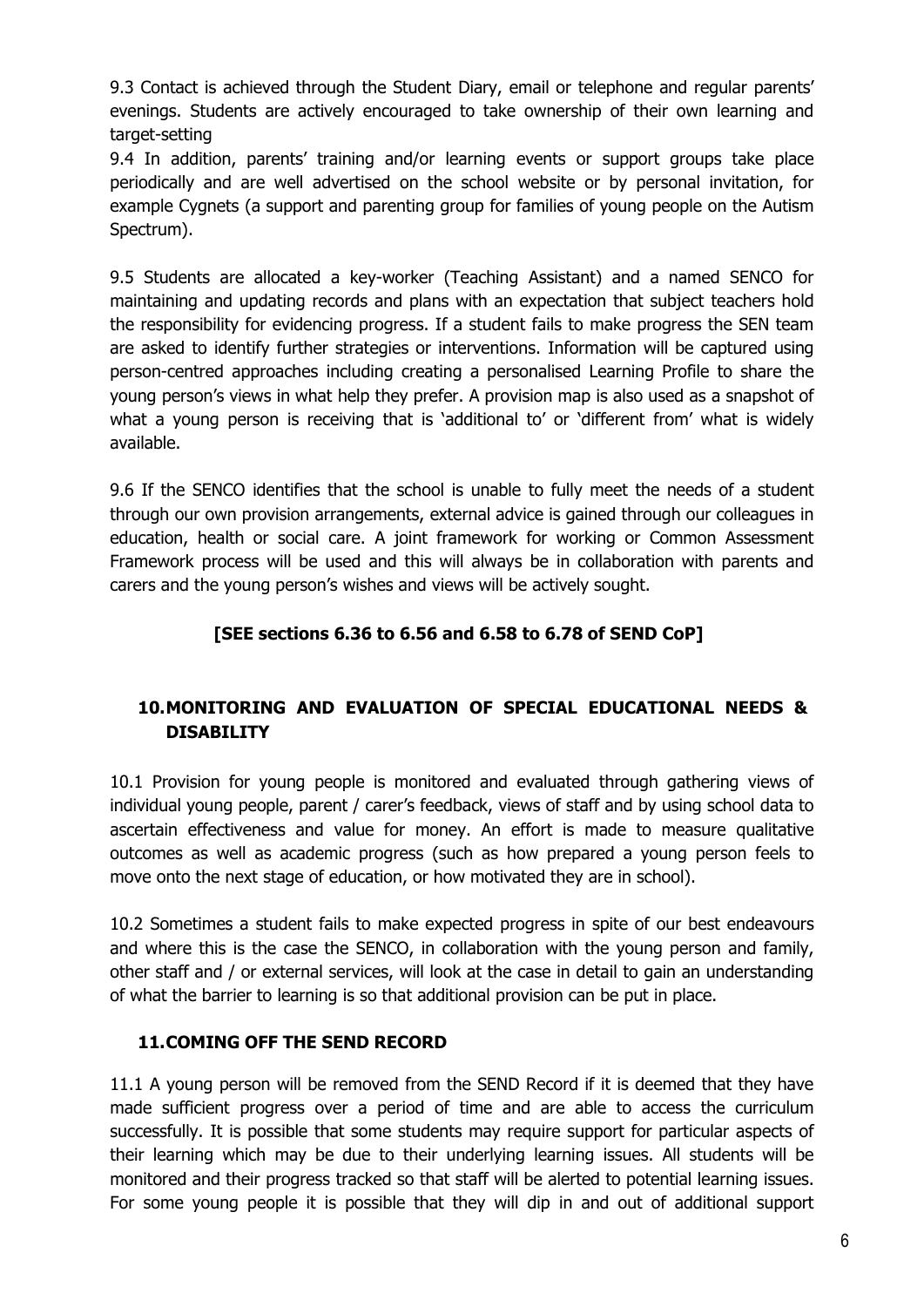throughout their school experience; parents will be consulted at each stage if support is provided or when it will cease.

11.2 Some students with particular needs, usually which are long-lasting, may develop skills and strategies which help to minimise the impact of their difficulty to a level at which the need can be met through quality first teaching. An example of this might be a student with dyslexia, who has had support to work around barriers in order to be a confident and independent learner and as a result and is making good progress. In this case, additional support may no longer be necessary, even though the student requires examination Access Arrangements. Hence, this student would not need to be on the SEND register even though teachers would still need to be informed that the student had dyslexia.

11.3 EHC Plans are reviewed annually. A young person with an EHC Plan will follow the statutory guidance for ceasing an EHC Plan as set out in the Code of Practice. The ceasing of an EHC Plan is determined by the local authority where a young person no longer requires the special education provision as specified in the EHC Plan. However, his or her progress will continue to be monitored by using the school's tracking systems.

## **12.STORING AND MANAGING INFORMATION**

12.1 All data including data stored electronically is subject to Data Protection law.

12.2 All paper records will be held in line with the Trust's policy/protocol on security of information. All people working with a particular student will have access to any records or reports but the originals will be kept securely and confidentiality will be maintained.

## **13.SUPPORTING CHILDREN WITH MEDICAL CONDITIONS**

13.1 Our school will work within the statutory guidance, Supporting Pupils at School with Medical Conditions – (DfEApril 2014). We will comply with the duties specified under the Equality Act 2010. We recognise that provisions relating to disability must be treated favourably and that our school is expected to make reasonable adjustments in order to accommodate young people who are disabled or have medical conditions. (See the school's policy on "Supporting children at school with medical conditions".)

## **14.TRANSITION ARRANGEMENTS**

14.1 Our school is committed to ensuring transitions is highly effective for our children with SEN.

14.2 Staff will discuss these arrangements with parents / carers and agree the information that should be passed to the next phase of education in collaboration with our Ansbury Career's Adviser. The SEN team has transition into adulthood at the heart of all that we do. Therefore there is a focus on developing independence and confidence. In the main, TAs do not sit next to students unless there is a specific reason to do so. In this way, students learn to use initiative and develop confidence in asking for support rather than becoming dependent on an additional person, which does not reflect adult life.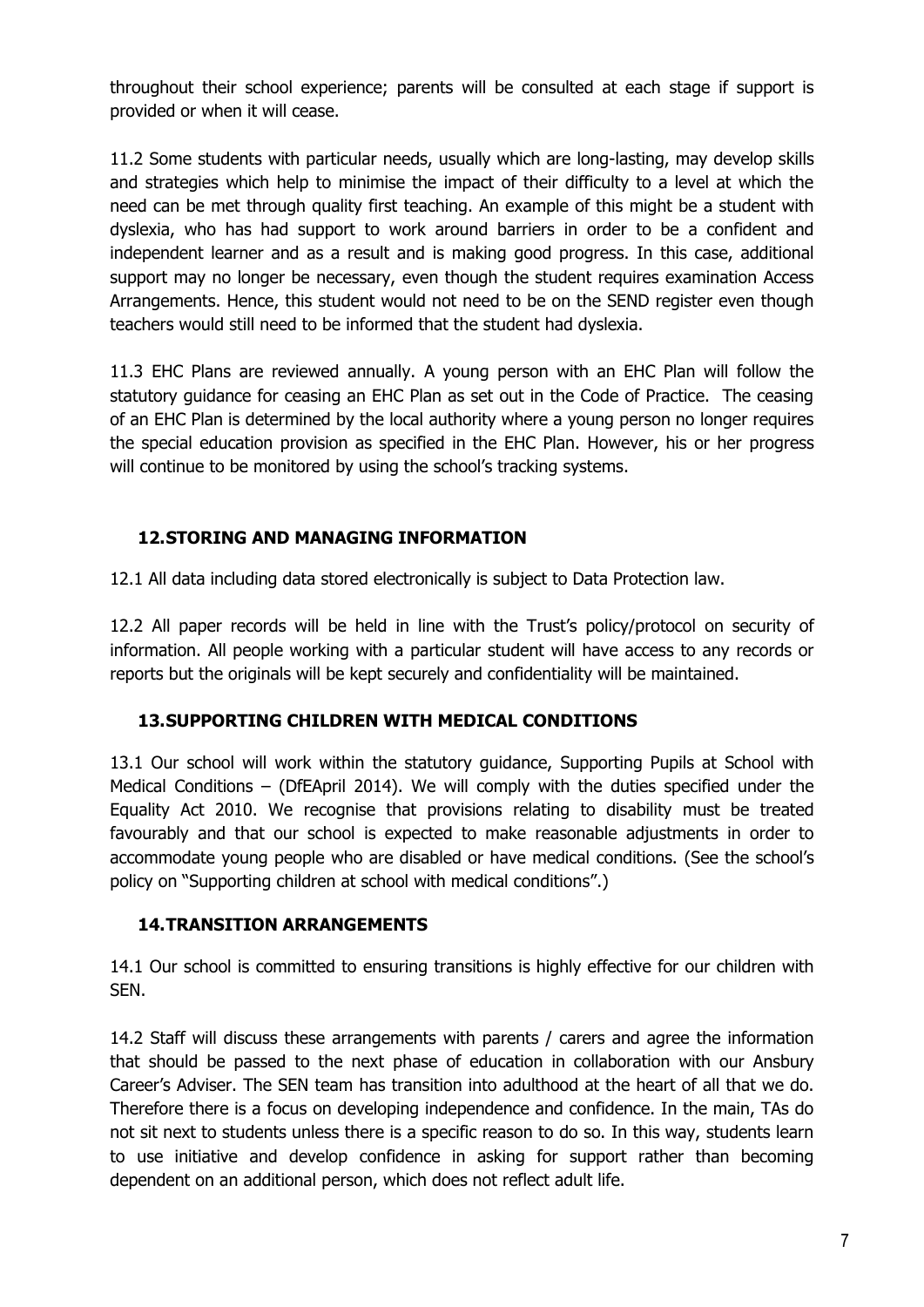14.3 Prior to starting, there is close liaison between the middle schools and SEN staff and Heads of College. The SENCO or Deputy SENCOs attend transition reviews. Our Communication Coordinator works at the middle schools and sets up transition groups who get additional time to get used to the forthcoming change. These students will have extra visits to school and also have the opportunity to take place in summer activities during the school holidays. There are additional parents' meeting and individual meetings with the SEN team.

14.4 Some of our students with additional needs get the opportunity to make regular visits to local colleges and a few do work experience.

14.5 During their time with us, students with EHC Plans are supported to think about their long-term goals and they will have annual Person Centred Reviews with their parents / carers. These help school staff and people at home to think about the 'whole person' and what we need to do to help them get to the next stage in their lives. This process is usually an empowering experience as it gives a degree of control that can sometimes be missing in the life of a young person with additional needs.

## **15.TRAINING AND RESOURCES**

15.1 Training needs are identified through a process of analysis of need of both staff and young people as and when required.

15.2 The SENCO and TA team meet every Wednesday in order to monitor the progress of young people with SEND but also to deliver training to enable to TAs to provide high quality support.

15.3 The SENCO will provide information on specific needs for new staff and teachers who are training.

15.4 The SENCO also maintains up-to-date knowledge by training with other schools in Dorset through the Inclusion Briefing Network, through the Dorchester Area Schools Pyramid (DASP) and via membership of the National Association of Special Education Needs.

15.5 Additional training may also be arranged to support specific medical needs and will be arranged in conjunction with medical professionals.

## **16.SEN INFORMATION**

16.1 Our school presents SEN information in three ways:

- i. by information placed on the school website which can be found on the E for E (SEN) page;
- ii. by following the link to the local authority's Local Offer website [www.dorsetforyou.com/local-offer](http://www.dorsetforyou.com/local-offer);
- iii. through information contained in this policy which is also published on the school website.

16.2 All information can be provided in hard copy and in other formats upon request.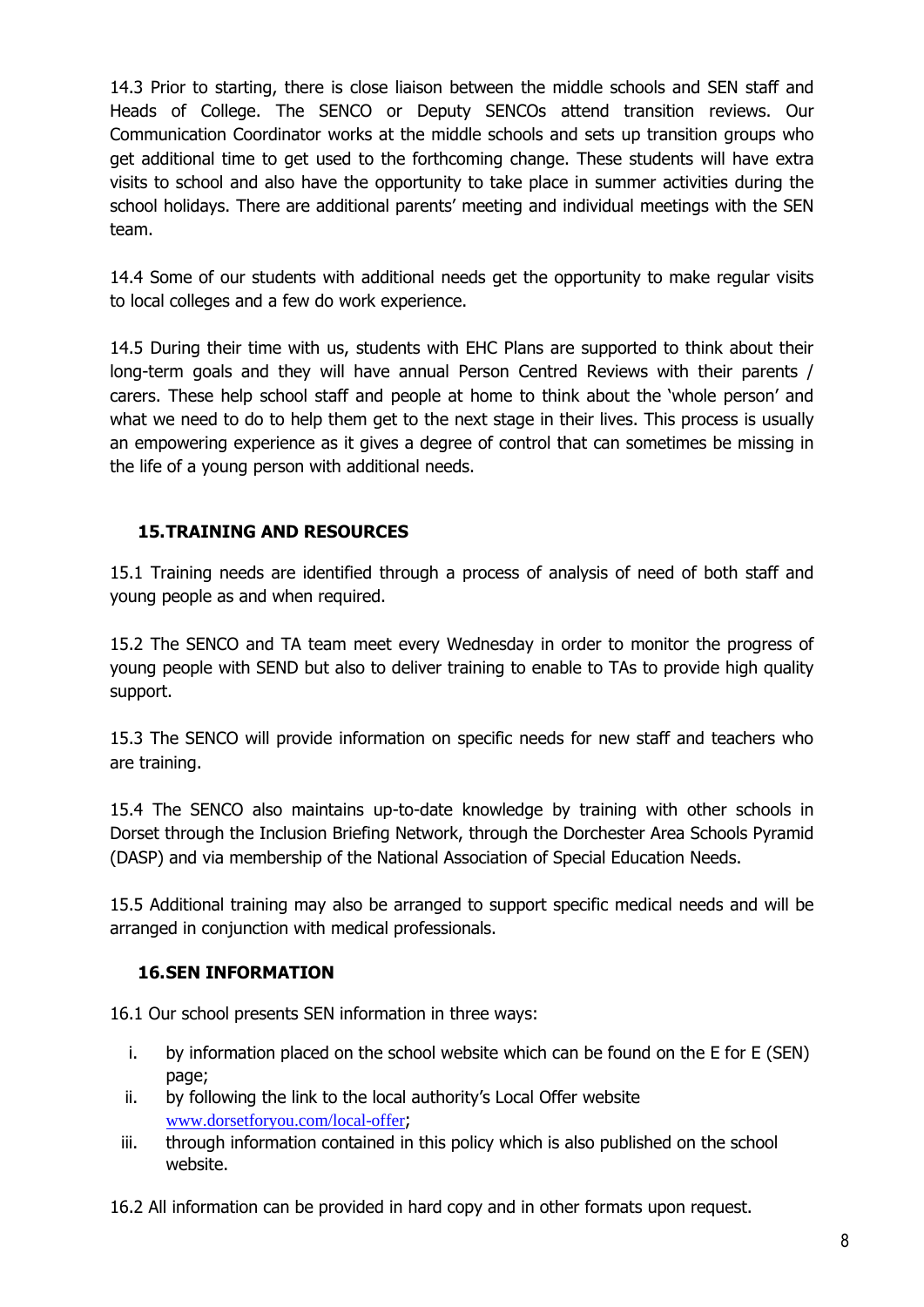### **17.ACCESSIBILITY**

17.1 Our school publishes its Accessibility Plan on the school website. Further information about our school's accessibility can be found on the local authority's Local Offer website; this can be found at [www.dorsetforyou.com/local-offer.](http://www.dorsetforyou.com/local-offer)

#### **18.COMPLAINTS**

18.1 It is hoped that all situations of concern can be resolved quickly through discussion and early action. However, if a parent / carer feel that their concern or complaint regarding the care or welfare of their child has not been dealt with satisfactorily, an appointment can be made by them to speak and explain the issues to the SENCO.

18.2 Wessex Multi-Academy Trust, of which our school is a member, publishes its Complaints Policy on the school website.

### **19.REVIEWING THE SEND POLICY**

19.1 This policy will be reviewed and updated annually. Our school appreciates parents and carers views on all aspects of this policy and will ask for volunteers to help with the review process (please contact the SENCO if you are a parent or carer, or any other stakeholder and wish to make suggestions or comments at any time).

## **20.LINKS TO OTHER RELATED POLICIES**

Supporting children at school with medical conditions Accessibility Plan Equality / equality information and objectives Child Protection Anti-bullying Data protection